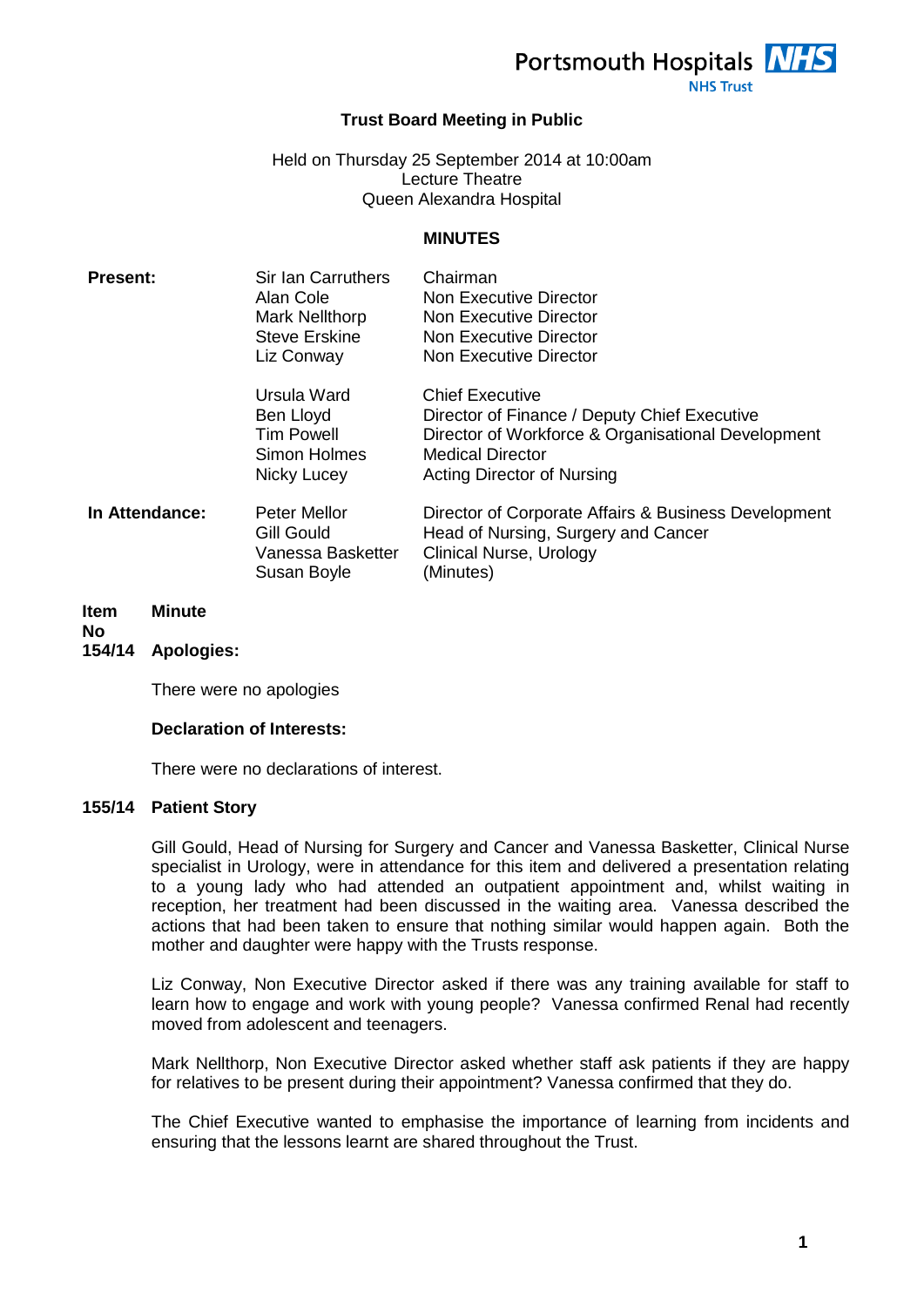# **156/14 Minutes of the Last Meeting – 24 July**

The minutes of the last meeting were approved as a true and accurate record subject to the following:

Page 6, first sentence in the last paragraph in section 145/14 should read "Steve Erskine felt that there was not enough information included in the report about health and safety".

#### **157/14 Matters Arising/Summary of Agreed Actions**

The actions on the grid had been completed.

#### **158/14 Notification of Any Other Business**

The Director of Workforce and Organisational Development wished to include an update on the proposed industrial action within his report. The Chair agreed.

#### **159/14 Chairman's Opening Remarks**

The Chairman didn't wish to add anything to his opening remarks made during the Annual General Meeting.

### **160/14 Chief Executive's Report**

This report was noted by the Board and the Chair welcomed any questions.

Mark Nellthorp asked whether the Trust reflects the increase in deaths as mentioned in point 21, Stroke Deaths Linked to Nurse Ratios. She advised that an external review had recently been undertaken and that a working party had been established by the Medical Director to action the recommendations.

Steve Erskine questioned how the Trust prioritises the different and numerous external pressures? She advised that robust governance processes were in place to ensure that nothing was overlooked.

The Chairman wished to remind the Board and members of the public of the Open Day on the 4<sup>th</sup> October and that everyone is most welcome.

### **161/14 Integrated Performance Report**

#### **Quality**

The Acting Director of Nursing drew attention to particular areas of the report:

- The Quality of Care position remained positive against the majority of quality indicators.
- Pressure Ulcers there had been a reduction in hospital acquired grade 2, 3 and 4 pressure ulcers in August.
- Falls an external review has taken place but had not highlighted any issues that the Trust was not already aware of.
- Dementia quarter 2 90% compliance target has been rated as amber.
- MRSA the Medical Director confirmed that there had been one case of MRSA reported but that it was not attributed to the Trust. The year to date position is zero avoidable cases.
- C Diff the Medical Director advised that 5 cases had been recorded in August against a monthly trajectory of 2. He described the actions that were being taken to improve the situation.

Mark Nellthorp, Non Executive Director confirmed that the Governance and Quality Committee examines closely any aspect marked red and gave reassurance that the Trust still meets the national average.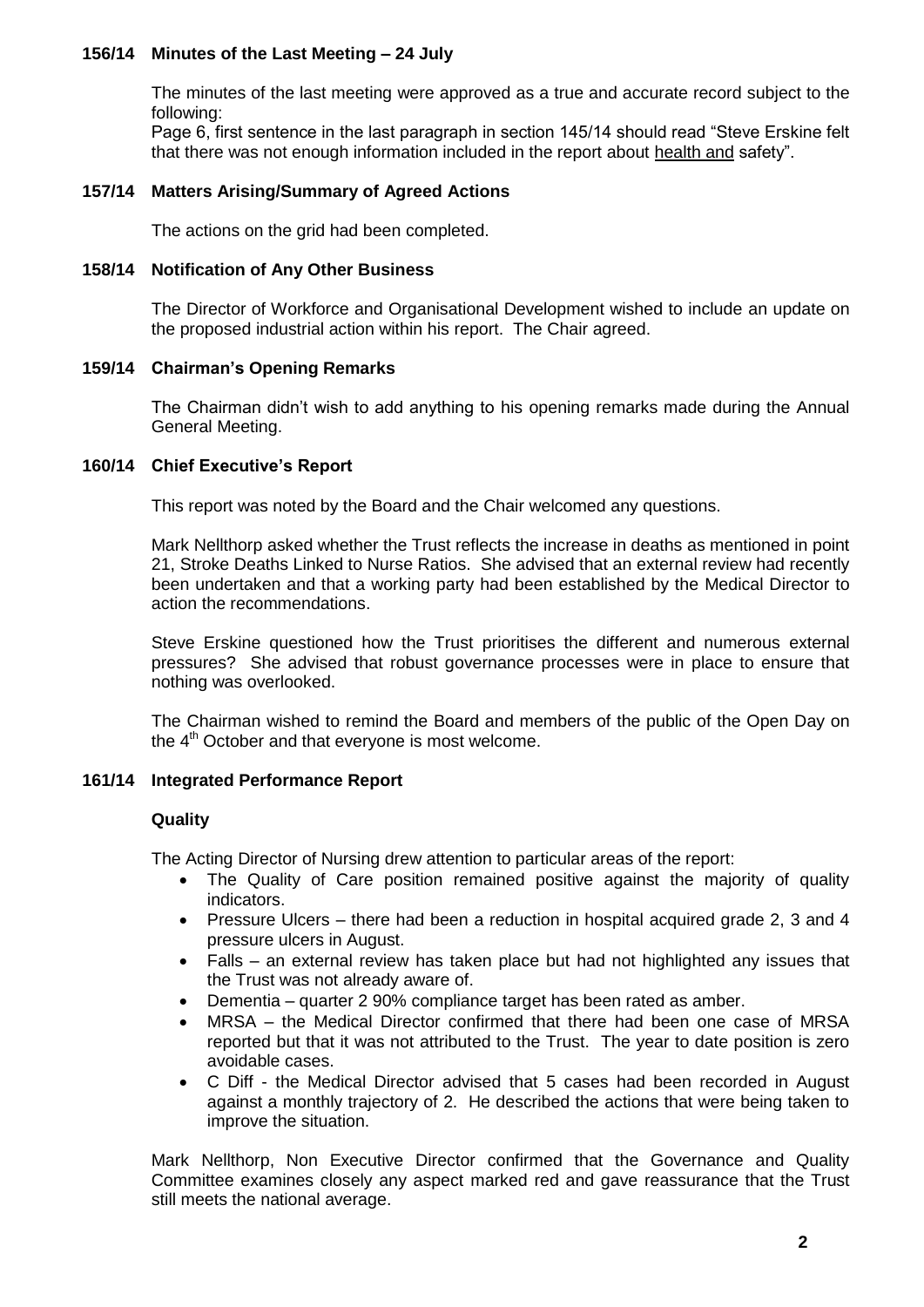National Cancer Patient Experience Survey Feedback – there has been a significant improvement in the last 12 months. The full survey results would be provided to the October meeting of the Trust Board.

Liz Conway, Non Executive Director requested a change in the terminology used; 'patients' should be used rather than 'cases'. **Action: All**

# **Operations**

The Director of Finance drew attention to particular areas of the Operational Report:

- A&E performance there had been a slight improvement in A&E performance but confirmed that this remains at the top of the Trusts' list of priorities.
- RTT the Trust, supported by extra funding, will achieve all 3 standards, and a maximum of 35 weeks from October onwards.
- Cancer the Trust did not achieve the 2 week wait standards during August but this is being carefully managed to ensure compliance for the quarter.
- Diagnostics there has been a strong improvement in performance. The Trust is on track with its action plan to achieve the 99% standard in September.

Alan Cole, Non Executive Director thought it was disappointing that the 2 week wait target for cancer had been missed as he was aware that the teams had been working relentlessly.

### **Finance**

The Director of Finance drew attention to particular areas of the report:

- The position at the end of August is a £4.4million adverse variance to plan. The position is under regular and close scrutiny and further action is being taken to achieve the planned £1.2m end of year surplus.
- The scope of local CQUINS have been agreed with the Commissioners.
- Medicine Management a big push is required to improve the scrutiny of and value from medicines management. £40 million was spent on drugs last year.
- Winter Resilience there is a possibility of some additional funding.

The Director of Finance summarised that whilst the financial position is tight, we will continue to push to achieve the £1.2 million surplus.

Steve Erskine, Non Executive Director expressed concern that we were already half way through the financial year and questioned whether the pace and momentum needs to be raised, and asked what contingency plan do we have in place? The Director of Finance agreed to cover this later in the Private section of the Board.

### **Action: Director of Finance**

The Chief Executive confirmed that the reinvestment of fines and penalties had been agreed for quarter 1 and 2.

The Chairman questioned why the Trust's income was lower than planned? The Director of Finance confirmed that it was as a consequence of a combination of delay in ramping up activity in some areas and unplanned losses of activity in others.

Liz Conway, Non Executive Director wished to confirm that all of these matters had been discussed in detail at the recent meeting of the Finance Committee.

### **Workforce**

The Director of Workforce drew attention to particular areas of the report:

- Total workforce expenditure had decreased during August.
- RIDDOR no cases reported in month 5.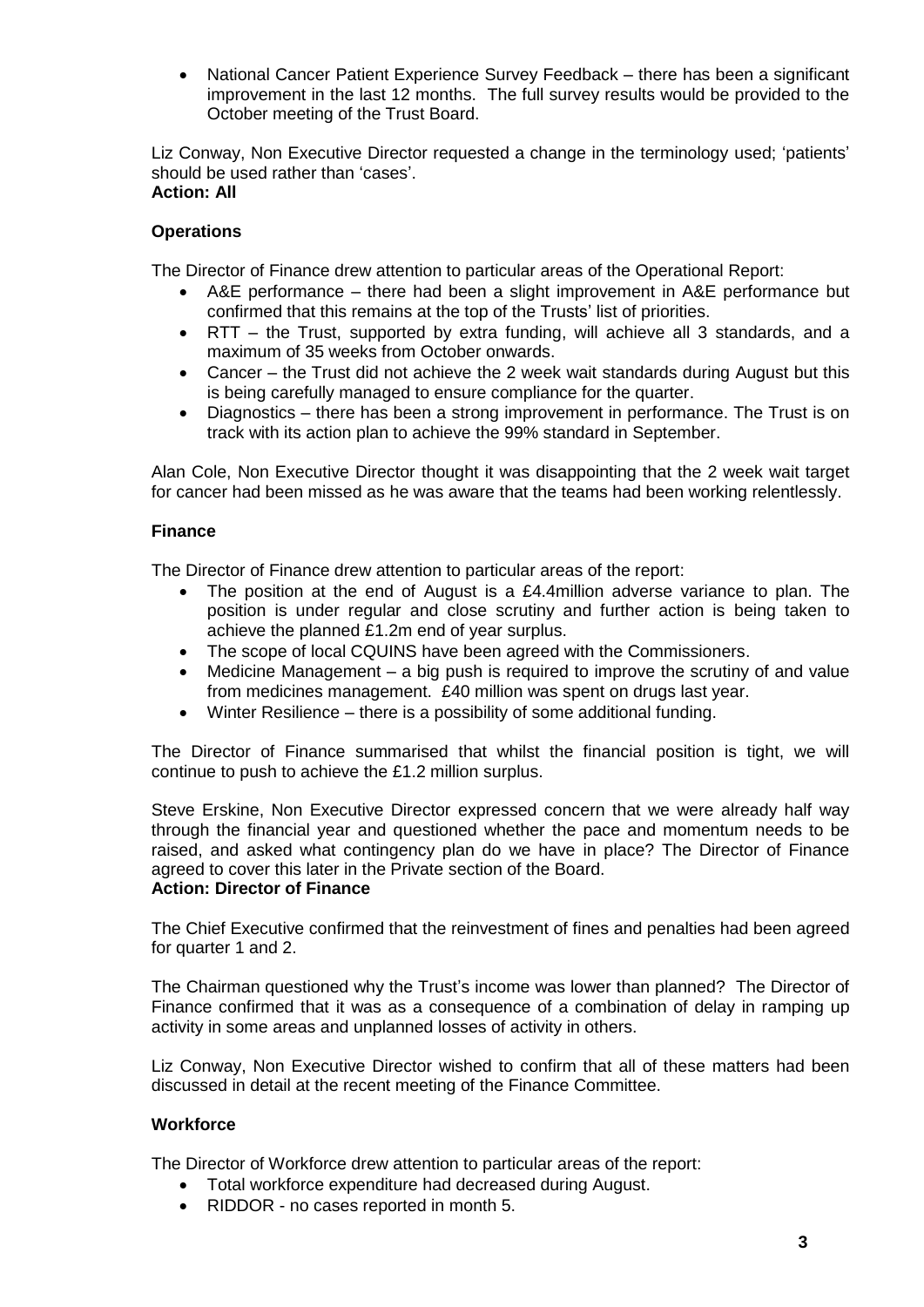- Flu campaign begins next week. All members of staff are being encouraged to become immunised.
- Industrial Action will take place  $13<sup>th</sup>$  October between the hours of 7am and 11am. Plans are in place to minimise any disruption to our patients

#### **162/14 Self Certification**

The Director of Corporate Affairs and Business Development presented the Self Certification to the Board, seeking approval for the Chairman and Chief Executive to sign it off prior to submission to the Trust Development Agency at the end of the month.

The Self Certification was approved.

#### **163/14 Annual Planning 15/16**

The Director of Finance advised that 2015/16 would be a challenging year. The key issues and priorities would need to be discussed in detail at a future Trust Board Workshop.

Steve Erskine, Non Executive Director felt that the opportunities had been overwhelmed by the challenges facing the Trust. We need to start right at the beginning of the year to ensure delivery.

Liz Conway, felt strongly that we shouldn't underestimate the talent of our younger staff and should use them more to our advantage.

#### **164/14 Operational Resilience Plan (Winter Plan)**

Maria Purse, General Manager was in attendance for this item. She advised that the Operational Resilience Plan is no longer referred to as the 'Winter Plan' as the pressures are constant throughout the year. The requirement is to work with partners, with escalation to other providers and link Primary Care to the general public. She advised communication will go to all staff to ensure that they are kept aware of the Trusts' current status and that everyone is aware of their own contribution to the plan. She confirmed that the plan had been approved by the Senior Management Team.

The Director of Corporate Affairs and Business Development commended the plan but questioned how one could be assured that our healthcare partners would play their part. Maria Purse confirmed that weekly meetings and telephone calls take place with partners where strategic issues are discussed and that all parties have the ability to escalate at any time if the plan does not seem to be working.

The Chairman wished to thank everyone who had played a part in getting the Trust to this point.

#### **165/14 Assurance Framework**

The Director of Nursing presented the Assurance Framework to the Board advising that the format had been refreshed, to link risks to the relevant strategic aims. She wished to highlight the following key risks from the report:

- There has been an increase in risk for cancer waits in Urology.
- Failure to successfully implement the IT Strategy eHospital programme.
- Inability to achieve Foundation Trust status within the agreed timetable.
- Repeated and prolonged overcrowding in ED.

She also wished to recognise the good progress made regarding the risk of a lack of technical fire risk assessments throughout both the new and retained estates.

#### **166/14 Update on Revalidation**

The Medical Director presented the annual report on Revalidation. It is a requirement that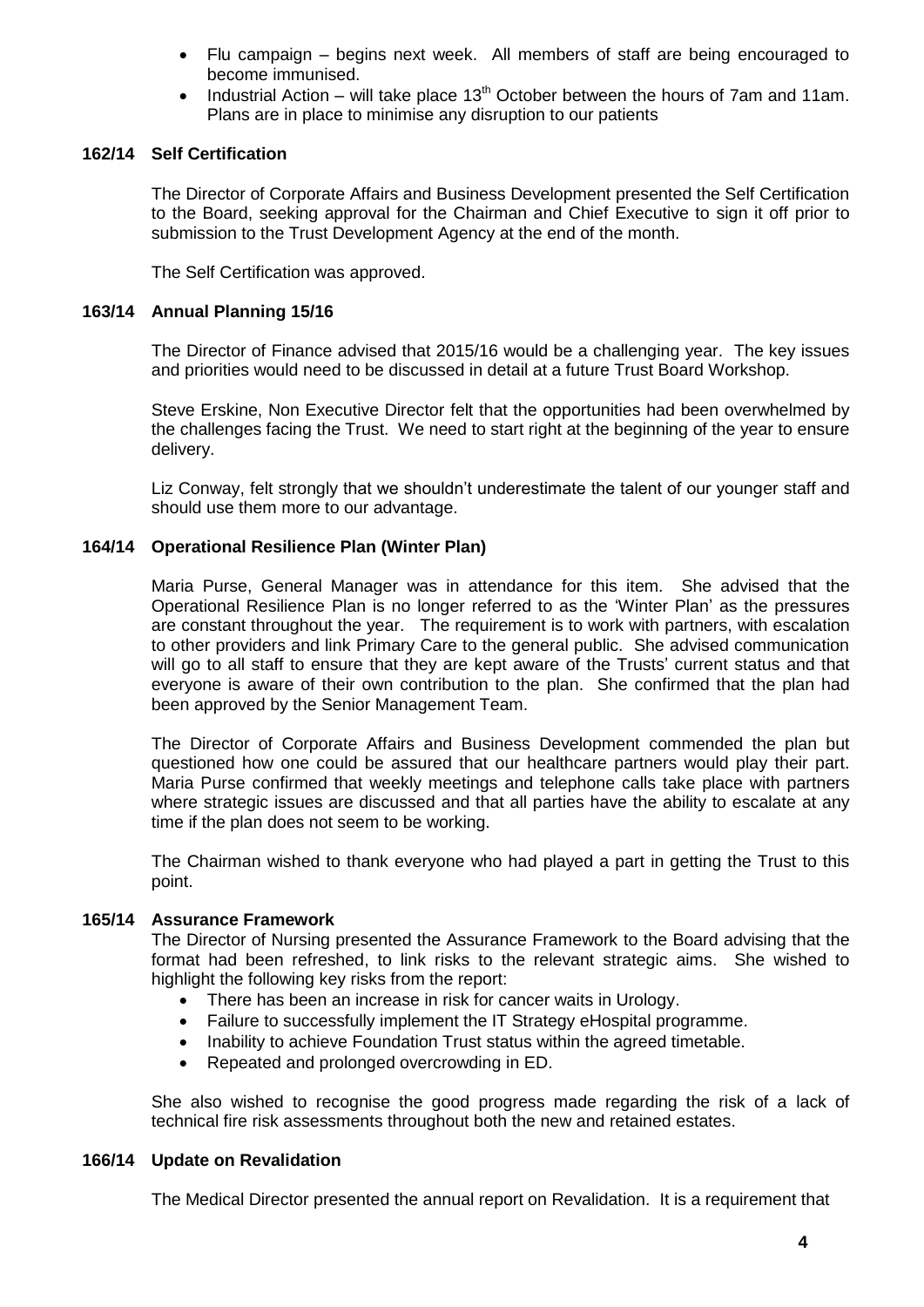Boards are aware of the process of governance around revalidation. The Medical Director indicated that high quality appraisal was the key to the revalidation process as this would ensure a doctors whole practice was reviewed along with areas of concern or development. The Medical Director also pointed out that a Quality Assurance process was included which involved internal review of all appraisals and it was hoped to develop an external review by colleagues from University Hospital Southampton.

# **167/14 Annual Complaints Report**

The Director of Nursing presented the paper to the Board which was for noting purposes only. She highlighted the following key messages from the report:

- There had been an increase in complaints which is not unusual for this time of year.
- There had been a reduction for the second year running for PALs concerns.
- PALs will be relocating to the main entrance of the hospital.
- The Trust had received 6407 messages of thanks.
- CSCs are monitoring and recording complaints.
- A new Senior Complaints Manager is now in post.

Steve Erskine agreed that the PALs team do need to be more visible and fully supported the move to the front of the hospital.

# **168/14 DIPC Annual Report**

The Medical Director presented the report to the Board highlighting the key follow areas:

- The Trust had the  $2^{nd}$  highest number of staff locally who received the annual flu vaccination.
- There has been a dramatic reduction in Norovirus. Thanks, in the main, to our Infection Control Team who provided an excellent 24 hour, seven day a week, prevention service.

The Chairman highlighted concerns regarding the use of antibiotics and questioned how the Trust will manage new or foreign infections as they seem to be increasing each year. He asked for a breakdown of the potential virus / infections that the Trust might have to deal with.

### **Action: Medical Director**

### **169/14 Company Seal**

The Director of Corporate Affairs and Business Development advised of one use of the company seal since the last report to the Board; the lease for use of part of the QUAD building by Southampton University.

### **170/14 Audit Committee Report**

Steve Erskine, Non Executive Director wished to raise one particular item from his report:

- Fire Training is mandatory for all staff and asked that all staff be reminded of their responsibility to complete it.
- **Action: All**

### **171/14 Charitable Funds Update**

The Director of Corporate Affairs advised that a new Charitable Funds Manager is now in post to work alongside Mike Lyons. She will be focusing on raising funds for the Trust as a whole rather than the dedicated focus of the Rocky Appeal. The Board noted the report.

### **172/14 Non Executive Directors' Report**

 Alan Cole, Non Executive Director, had attended the Portsmouth and Fareham & Gosport's CCG Annual General Meeting, where the funding for the Better Care Fund